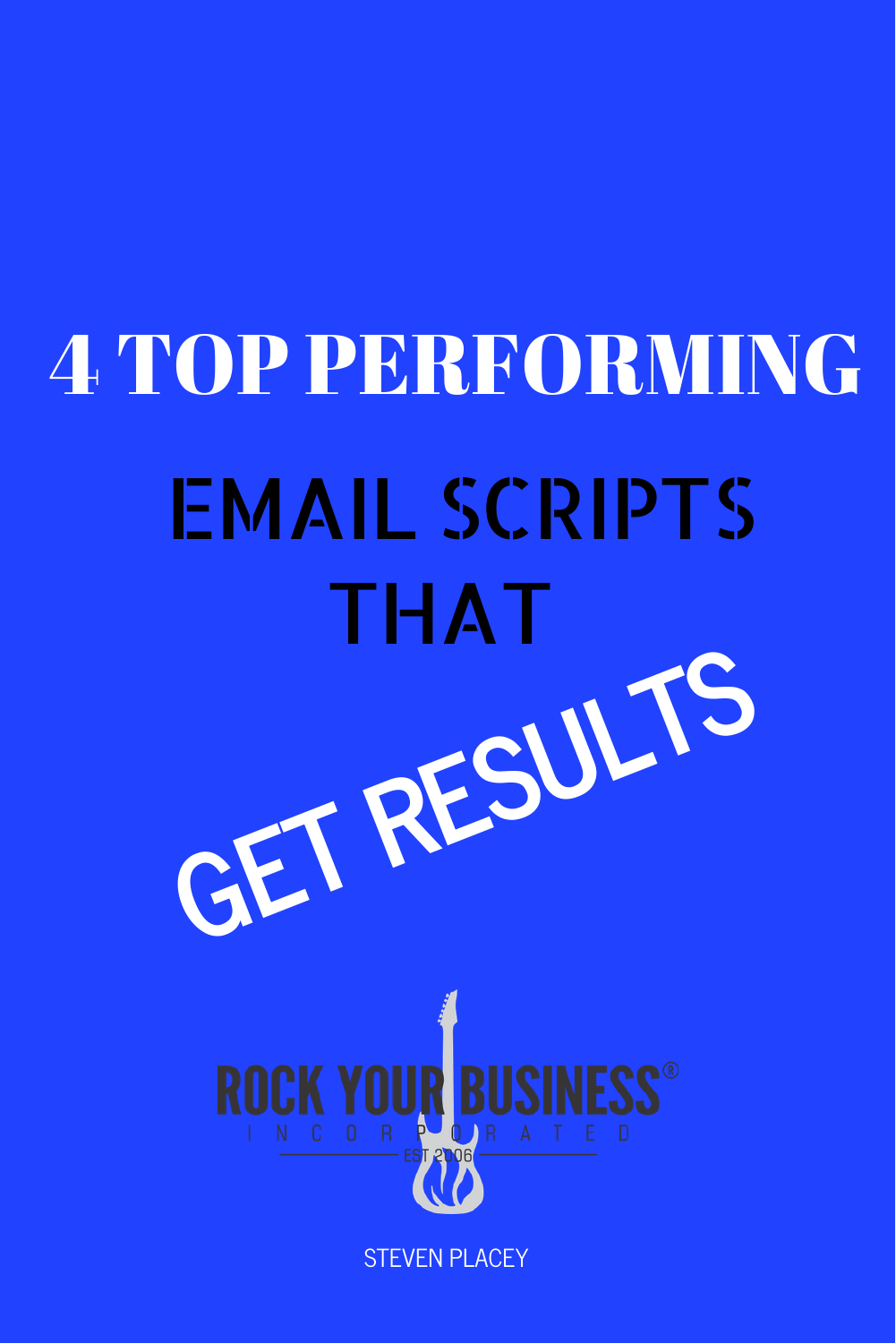Getting results with email is an art. Finding the right mix of words, links, timing and subject lines that will get responses and have people take action takes years of practice.

From our failures and successes, we have compiled this list of emails that will work for you. This is a true Cheat Sheet – saving you years of frustration – and creating more clients and higher sales for you FAST! One more quick tip: USE AUTOMATION. Automate your follow up to multiply your success. It is EASY for people to fall through the cracks – that's opportunity LOST. Ouch.

From simple programs like Active Campaign and MailChimp to Super Complex systems like Infusion Soft, automation is your friend!

(First name) means insert their first name (of course).

(Signature) is YOUR email signature. Your name, title, links to website, phone number, social links, etc. Make it EASY for them to find you.

### **#1 – Super High Performing Networking Follow Up Script**

This script is great for people you meet at networking events, expos and more.

*SUBJECT: Great meeting you…*

#### *Hello (first name),*

*It was great meeting you and learning about your business. I am always on the lookout for more great services and people that can help my vast client base.*

*I would like to schedule a call so I can learn more about what you offer and how it could help me or my clients.*

*What day in the next week works best for you? Morning or afternoon? I look forward to chatting soon.*

*Respectfully, (Signature)*

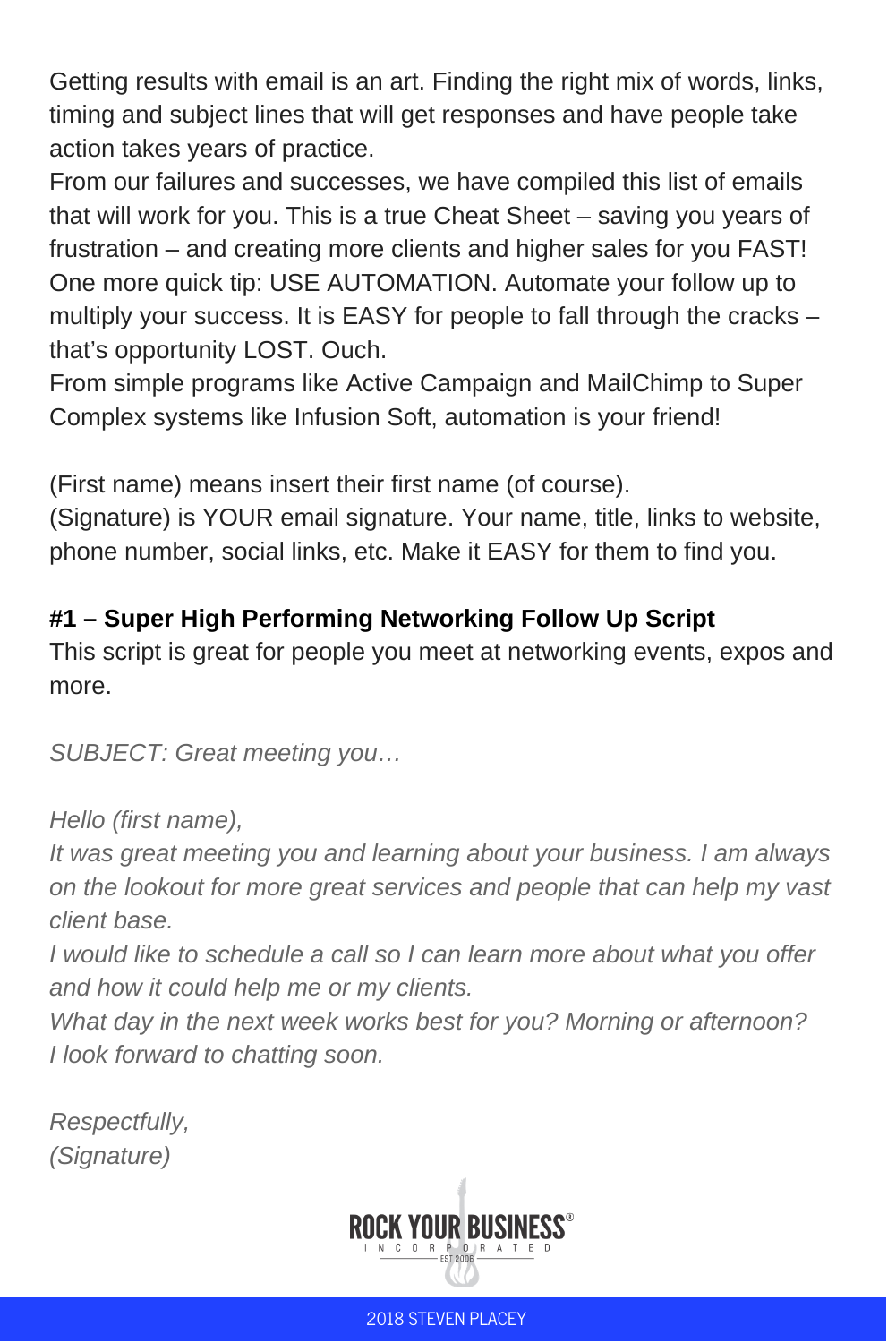The beauty of this is that it's ALL about THEM. You don't have to tell them in the email about what you do, they will look you up  $-$  trust me. Remember the key is to get them on the phone and uncover their pains. Ask a LOT of questions and they will provide the solutions you could fix.

It works. Try it!

# **#2 – Great script for when people "disappear"**

We've all had someone that stopped responding so this script is great to reel them back in.

*SUBJECT: Do you know a good tracker?*

*Hello (first name),*

*Wow, you are super busy! I know the feeling, it's a busy time of year, especially for trackers. We've been trying to hire someone to find you. Is everything okay? Respectfully, (Signature)*

*This works REALLY well – and puts a smile on their faces. Another one we have used….*

*SUBJECT: Sending up smoke signals…*

*Hello (first name), I hope you are doing well. We have hired a smoke signal specialist to send up some signals for you. Did you see them? Is everything okay? Respectfully, (Signature)*



2018 STEVEN PLACEY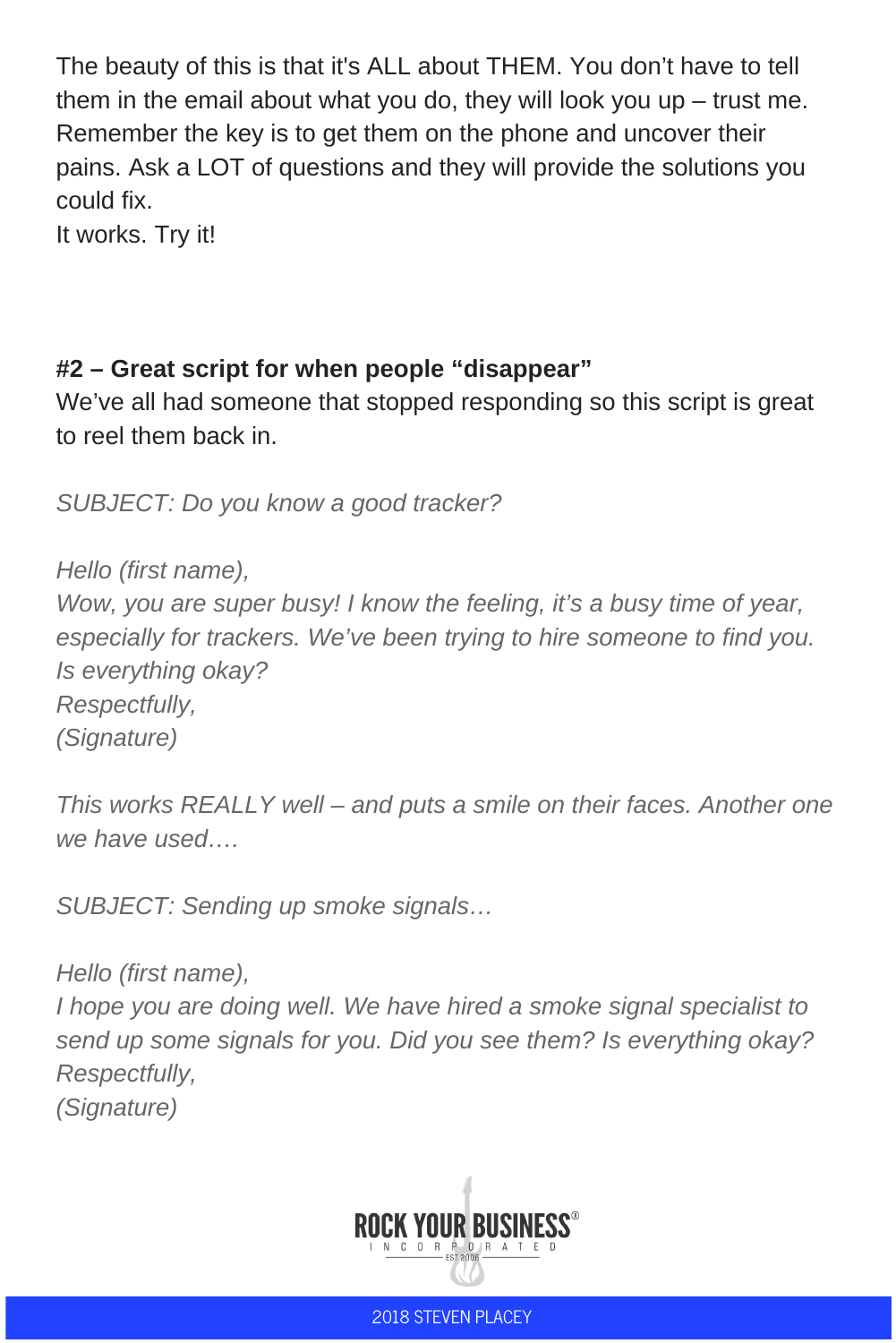#### **#3 – Great script to explain what you do.**

Here's a great script to explain to someone what you do. We love using testimonials and case studies. It helps people relate to what you do – making it an easier jump on how you can help them. Use specific numbers to heighten the effect. Testimonials and case studies are your most potent advertising.

*SUBJECT: How we grew their profits by 17%*

*Hello (first name),*

*Here's a great example of what we do – and the results we created. One particular vet clinic has had some amazing results in the first 12 months of working with us:*

- *- Profits up 17%*
- *- Cash reserves up \$40,000*
- *- 2 DMS's added*
- *- Revenues jumped from \$800k to \$2.4 Million*

*We have many more stories just like this that we can chat about. What day in the next week works best for you? Morning or afternoon? Respectfully,*

*(Signature)*

# **#4 – Amazing email to get referrals…**

Getting warm referrals from happy clients is the icing on the cake. It's just the bomb. Many people simply ask directly for them. We have found that giving people situations where people could use your help works really

well.